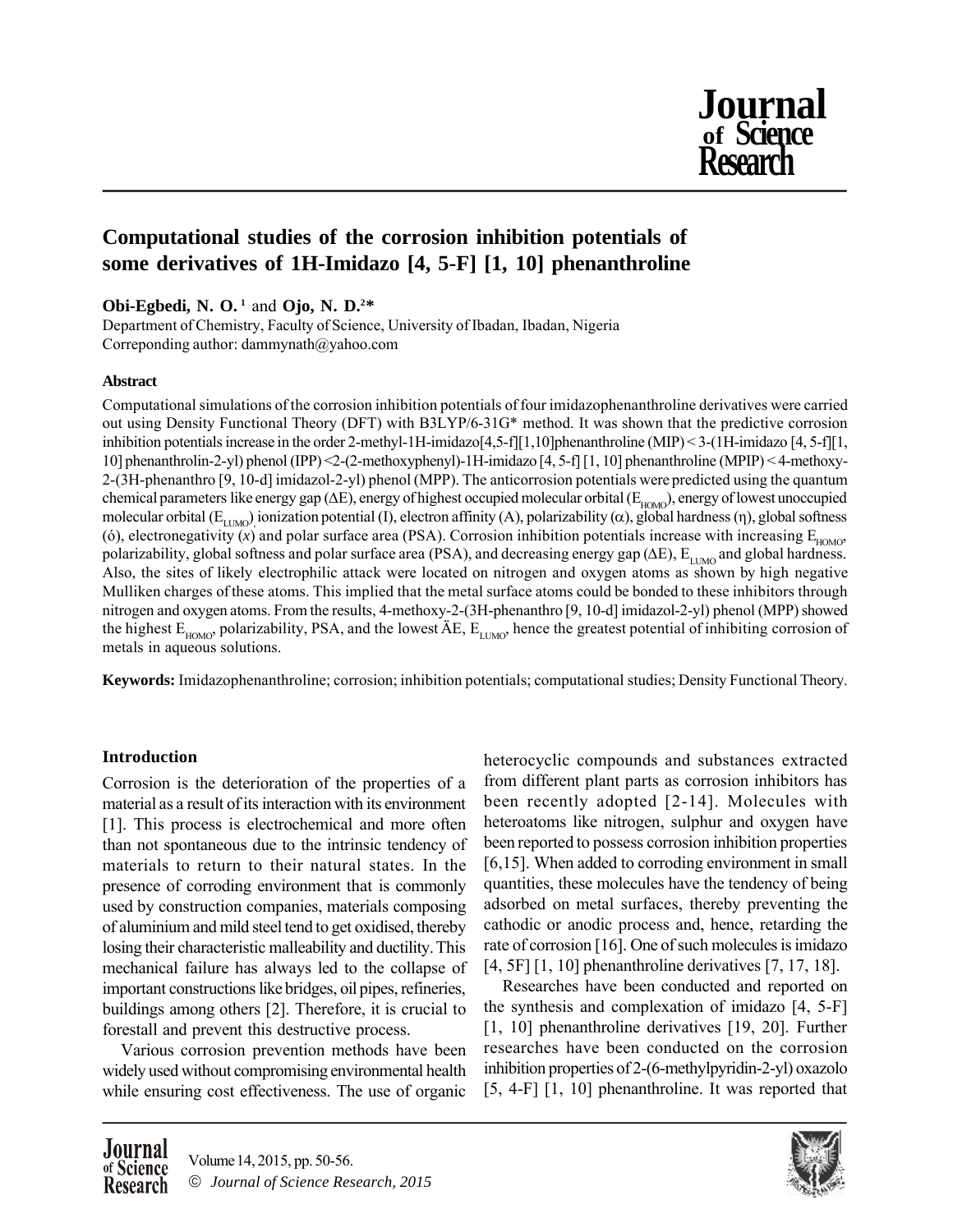the molecules showed excellent corrosion inhibition properties towards mild steel in  $0.5M H_2SO_4$  and the active sites of adsorption were the nitrogen and oxygen atoms of the molecule [7]. In addition, anticorrosion potentials of 2-mesityl-1H-imidazo [4, 5-F] [1, 10] phenanthroline have been reported using experimental and computational methods, and both methods showed a good agreement [18]. These anticorrosion potentials of imidazo [4, 5-F] [1, 10] phenanthroline derivatives are as a result of their molecular properties. Also, the presence of nonbonding and π-electron active sites makes the inhibitors susceptible to electrophilic attack [18, 20].

Computational methods have been recently employed to model the molecular properties of organic, inorganic and condensed matter [5-8, 17, 21-26]. Researchers have correlated these molecular properties to the corrosion inhibition properties of such molecules [9, 23, 27, 28]. One of such computational methods is Density Functional Theory (DFT) that models the ground state electronic properties of a system as a function of its electron density. One of the advantages of these computational methods over experimental methods is that data collected and analysed experimentally are prone to statistical error, which is absent in computational techniques [23].

Therefore, this work aims at the computational studies of the corrosion inhibition potentials of four derivatives of imidazo [4, 5-F] [1, 10] phenanthroline (Figures 1-4) using DFT method to simulate the molecular and electronic properties of these compounds.

#### *Computational details*

Computational simulation of the molecular properties of imidazo [4, 5-F] [1, 10] phenanthroline derivatives were carried out using Density Functional Theory (DFT) in Spartan 10 programme package [29]. Full geometry optimization was carried out on the equilibrium geometry of the four molecules athybrid Becke-3-Lee-Yang-Parr exchange-correlation functional method with double zeta 6-31G(d) basis set[B3LYP/6-31G(d)] level of theory. Figures 8, 9, 13 and 17 show the B3LYP optimized structures of MIP, IPP, MPIP and MPP respectively. DFT has proven to be a powerful method of calculating the ground state molecular properties of a molecule with a good accuracy. Also, this method is adopted to simulate the molecular properties, reactivity and selectivity of an *N*-electron system using such quantum chemical parameters as energy gap (ΔE), global hardness (η), global softness (σ), ionization energy (I) and electron affinity (A).



**Figure 1.** MIP: 2-methyl-1Hmidazol; 4, 5-f] [1, 10] phenanthroline.



**Figure 3.** MPIP: 2-2(2 methoxy phenly)-1Himidazol [4, 5-f] [1, 10] phenanthroline.

**Figure 2.** IPP: 3-(1Himidazol [4, 5-f] [1, 10] phenanthrolin-2-yl0 phenol.



**Figure 4.** MPP: 4-methoxy-2-(3H-phenanthro [9, 10-d] imidazol-2-yl) phenol.

#### **Results and discussion**

It has been reported that the corrosion inhibition potential of a molecule is related to its electronic properties [15] which can be deduced from its quantum chemical parameters such as energy gap ( $\Delta E = E_{LUMO}$ - $E_{HOMO}$ , global hardness and global softness [7, 17, 30]. These parameters are reported in Table 1.

The energy gap is a vital index of stability of a system. The wider the energy gap, the more stable a molecule is, hence, the less its reactivity [23]. It is the difference between the energies of highest occupied molecular orbital  $(E_{HOMO})$  and the lowest unoccupied molecular orbitals  $(E_{LUMO})$  [18].

The ability of an inhibitor to donate electrons into the low-lying vacant orbitals of a metal is a function of its ionization potential (I) which is related to the energy of highest occupied molecular orbital,  $E_{HOMO}$ , by the expression:

$$
I = -E_{HOMO} \qquad \qquad \ldots (1)
$$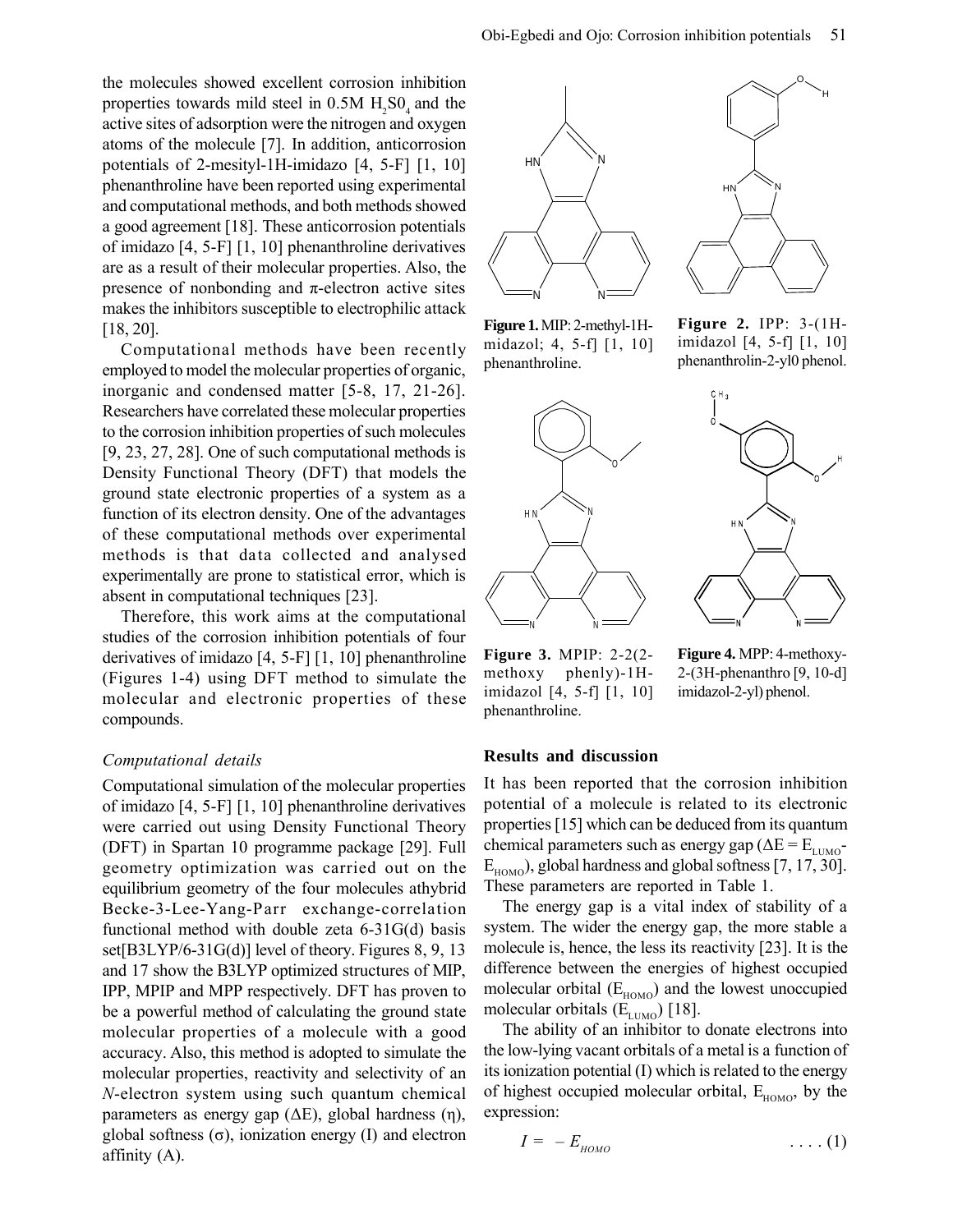

**Figure 5.** HOMO plot of MIP.



**Figure 7.** Mulliken charge population analysis of MIP.



**Figure 9.** B3LYP Optimized Structure of IPP.





**Figure 6.** LUMO plot of MIP.



**Figure 8.** B3LYP optimized structure of MIP.



**Figure 10.** HOMO plot of IPP.



**Figure 11.** LUMO Plot of IPP. **Figure 12.** Mulliken charge population analysis of IPP.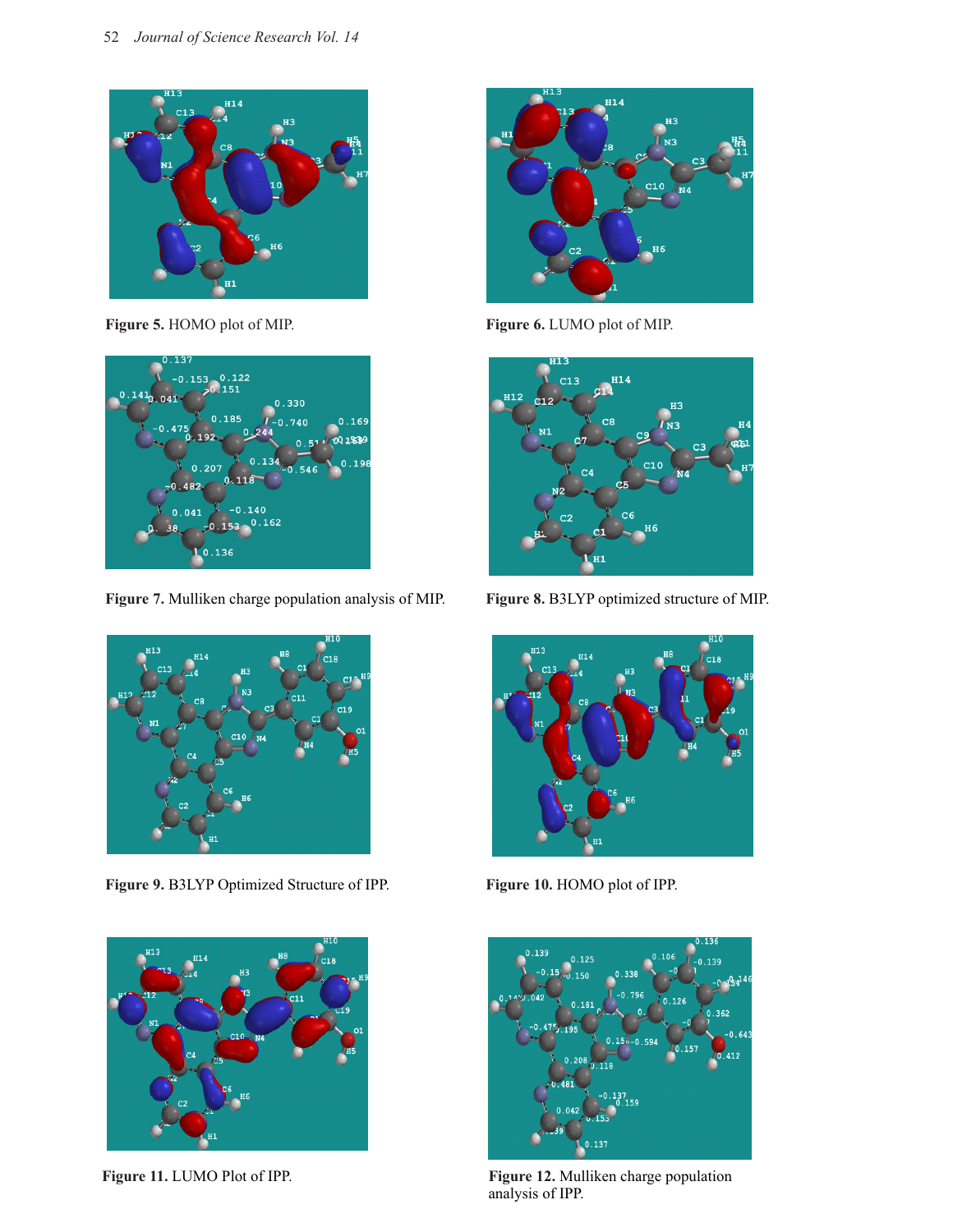#### Figure 13.B3LYP Optimized Structure of MPIP.



Figure 15.LUMO Plot of IPP.

Figure 14.HOMO plot of MPIP.

Figure 16.Mulliken charge population analysis of IPP.

Figure 17.B3LYP Optimized Structure of MPP.

## Figure 18.HOMO plot of MPP



Figure 19.LUMO plot of MPP. Figure 20.Mulliken charge population analysis of MPP.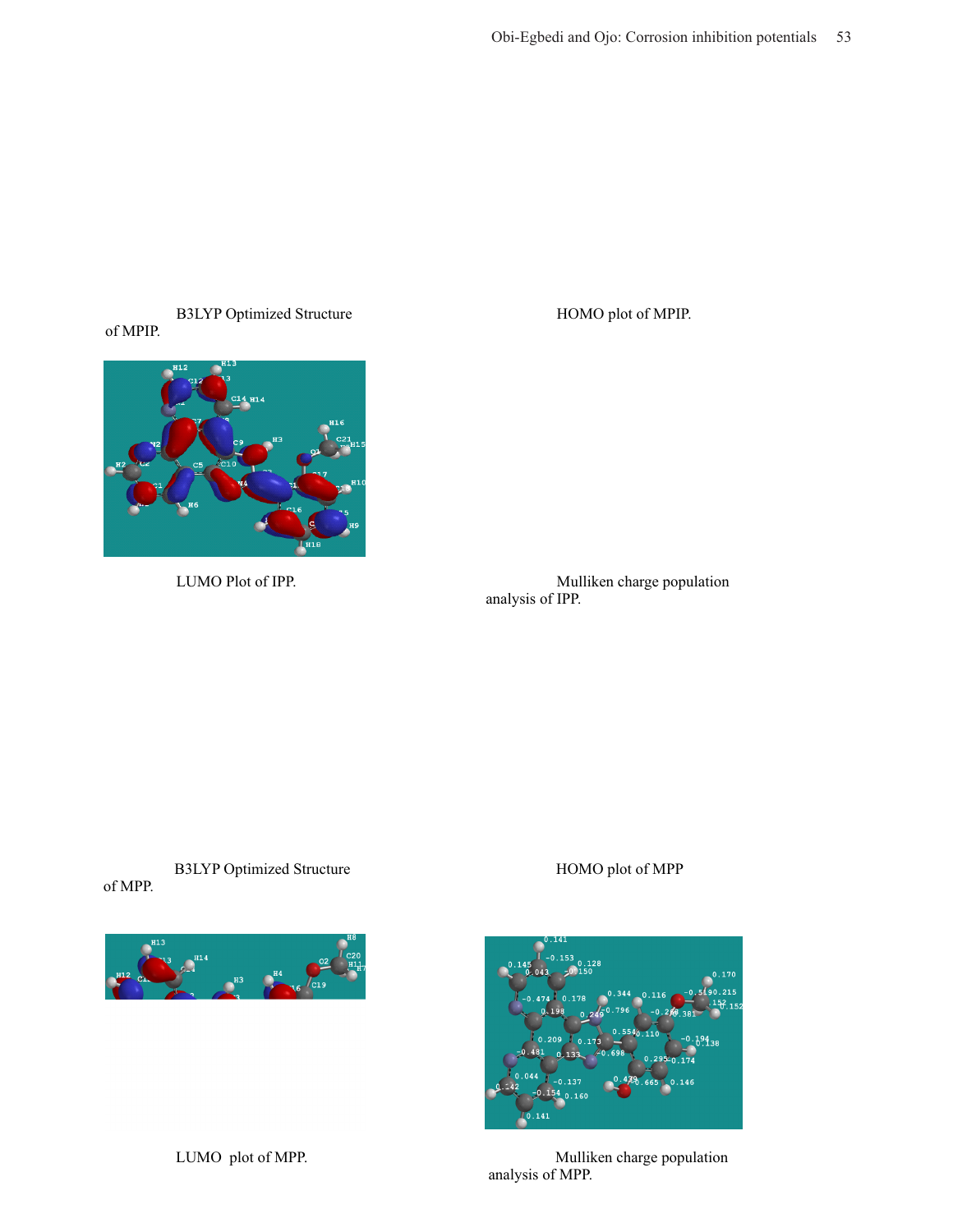Also, the electron affinity (A) of an inhibitor is related to the energy of lowest unoccupied molecular orbital,  $E_{LUMO}$  and it indicates the tendency of the inhibitor to accept electrons.

$$
A = -E_{LUMO} \qquad \qquad \ldots (2)
$$

As the energy gap  $(\Delta E)$  of inhibitors decreases, there is a corresponding increase in their reactivity, hence, an increase in the predictive corrosion inhibition potential. This band gap is related to *I* and *A* by the expression:

$$
\Delta E = I - A \tag{3}
$$

Another parameter related to I and A is the global hardness (η) [31]. This parameter is used to predict the reactivity of a molecule and it is the reluctance of a system to release electrons. It originates from Lewis theory and the theory of Hard and Soft Acid and Base (HSAB). η is defined as the second derivative of electronic energy (E) with respect to number of electrons (N) at constant external potential  $(v_{\alpha})$ :

$$
\eta = \left(\frac{\delta^2 E}{\delta N^2}\right) \tag{4}
$$

$$
\eta = \frac{1}{2}(I - A) \tag{5}
$$

This equation can otherwise be written in terms of  $E_{HOMO}$  and  $E_{LUMO}$  as:

$$
\eta = \frac{1}{2}(E_{\text{LOMO}} - E_{\text{HOMO}}) \tag{6}
$$

Global softness  $(\sigma)$  is the half of the reciprocal of global softness and it is another index of chemical reactivity [27]:

$$
\sigma = \frac{1}{2\eta} \tag{7}
$$

Electronegativity,  $\chi$ , is a descriptor of the direction of electron flow between a metal and an inhibitor until the same chemical potential is attained between the two, and the parameter is used to calculate Δ*N* ( number of transferred electrons) [32]. It is related to *I* and *A*, hence  $E_{HOMO}$  and  $E_{LUMO}$  of a molecule by the expression:

$$
\chi = \frac{1}{2}(I + A) \tag{8}
$$

$$
\chi = -\frac{1}{2}(E_{HOMO} + E_{LUMO}) \qquad \qquad \ldots \qquad (9)
$$

Mulliken atomic charge is an indicator of charge distribution on the atoms of a molecule. The greater the magnitude of the negative charges on atoms, the greater the ease of electron donation by the atom to unoccupied orbitals of a metal [6]. This charge population analysis also gives an indication of the reactivity of the molecule. The Mulliken charge population analysis of MIP, IPP, MPIP and MPP are shown in Figures 7, 12, 16 and 20 respectively. The oxygen and nitrogen atoms show high magnitude of negative charges and are thus the most predictive sites of adsorption by metals [11, 18].

**Quantum Chemical Parameters MIP IPP MPIP MPP** Energy aq (a.u.) -758.58 -1025.54 -1064.84 -1140.14 Energy ( a.u.) -758.55 -1025.51 -1064.82 -1140.04  $E_{HOMO}$  -5.69 -5.60 -5.37 -5.35  $E_{\text{LUMO}}$  -1.25 -1.44 -1.27 -1.49  $\Delta E$  (eV)  $4.44$   $4.16$   $4.10$   $3.86$ Ionisation Potential (I) 5.69 5.60 5.37 5.35 Electron Affinity (A) 1.25 1.44 1.27 1.49 Polarizability ( $\alpha$ ) 59.31 65.27 66.85 67.44 PSA  $(\AA^2)$ ) 34.40 52.65 35.75 53.96 Area  $(\AA^2)$ ) 246.37 315.79 333.76 341.38 Volume  $(\AA^3)$ ) 234.05 306.67 326.05 342.36 Weight (amu) 234.26 312.33 326.36 342.36 342.36 H 2.22 2.08 2.05 1.93  $Σ$  0.23 0.24 0.24 0.26  $X$  3.47 3.52 3.32 3.42

**Table 1.** Quantum chemical parameters of MIP, IPP, MPIP and MPP using DFT at B3LYP/6-31G(d) level of theory.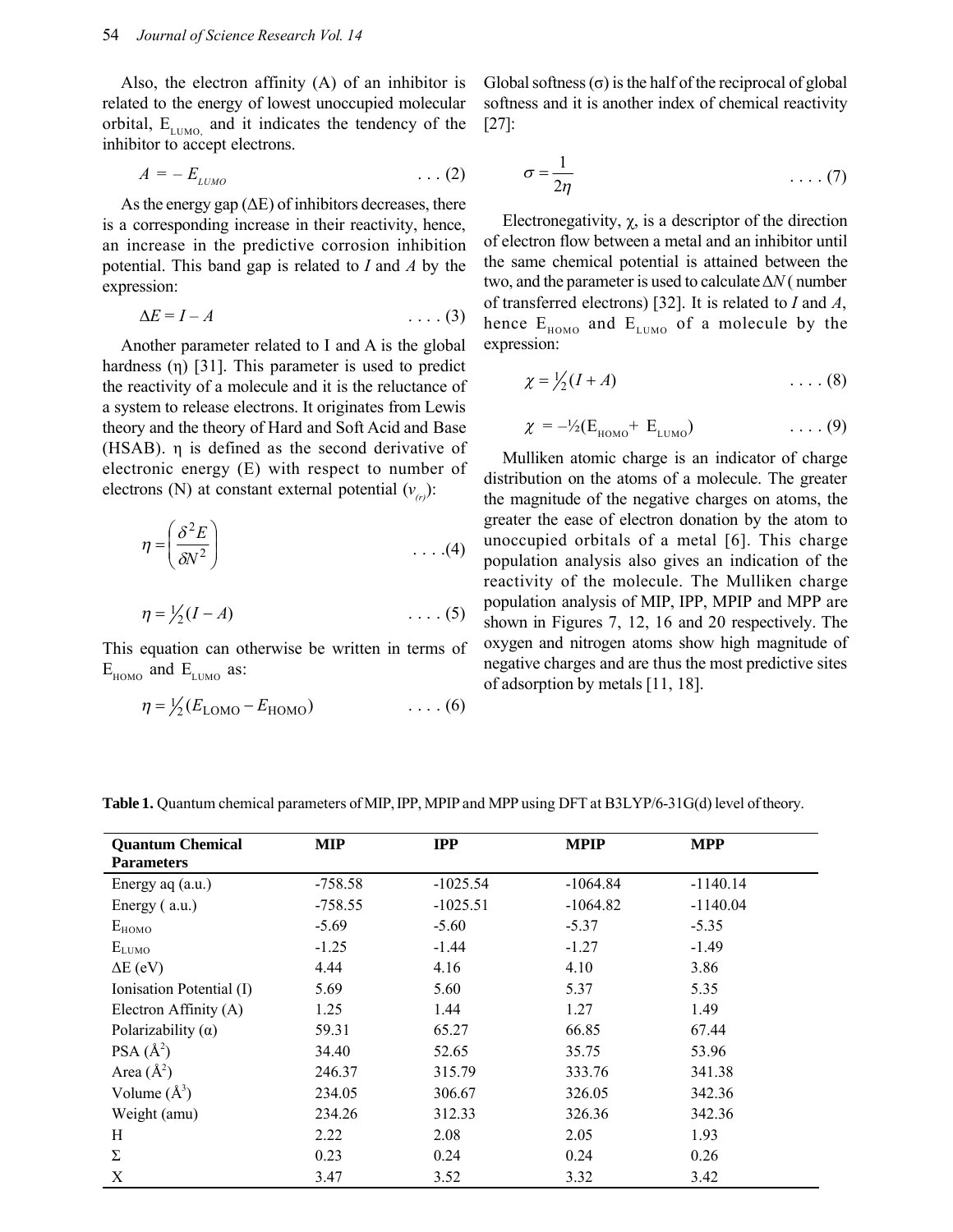Polarizability is the parameter that determines the readiness of the electron cloud of a system to be distorted in a weak applied electric field due to asymmetric molecular charge distribution. It is often observed that polarizability increases with increasing molecular size. Table 1 shows that as the molecular size is increasing in the order MIP<IPP<MPIP<MPP, so also the polarizability increases in the same order. This order provides an indication of the trend of increasing adsorptive properties and corrosion inhibition potentials of the molecules.

The molecular size of a system, as well as the effective surface coverage, is described by such parameters as the polar surface area (PSA), area, molecular volume and weight. Polar Surface Area is the sum over all polar atoms (e.g. N, O, S and P) including attached hydrogen atoms in a given system [33]. All these parameters determine how effectively an inhibitor can be adsorbed on a metal surface and isolate the metal from corroding environment. As the magnitude of these molecular parameters increases, so also the likely anticorrosion potentials of the molecules increase [34-36].

Figures 5, 10, 14 and 18 show the HOMO density distribution indicating that the electron cloud was dispersed over the molecules due to the presence of heteroatoms and  $\pi$ -electrons all over the molecules and show the points susceptible to electrophilic attack. However, Figures 6, 11, 15 and 19 show the LUMO density distributions which are the regions susceptible to nucleophilic attack.

#### **Conclusion**

- 1. MIP, IPP, MPIP and MPP possess corrosion inhibition potentials as can be deduced from their quantum chemical parameters.
- 2. Corrosion inhibition potential is in the order MIP<IPP<MPIP<MPP.
- 3. MPP therefore has the least global hardness, smallest energy gap and the greatest global softness, hence the greatest corrosion inhibition potential.

#### **Acknowledgment**

The authors acknowledged the effort of Dr. Eseola A.O. in synthesizing these imidazophenanthroline derivatives.

#### **References**

- [1] Ajanaku, K. O., Aladesuyi, O., Ajanaku, C. O., Adedapo, E. A., Akinsiku, A. A. and Sodiya, F. E. 2015. Adsorption properties of *Azadirachta indicia* extract on corrosion of Aluminium in 1.85 M Hydrochloric acid. *Journal of The International Association of Advanced Technology and Science. 16(04):* 1-11.
- [2] Buchweishaija, J. 2009. Plants as a source of green corrosion inhibitors: the case of gum exudates from acacia species.*Tanzanian Journal of Science*. *35*: 93-105.
- [3] Chitra, S., Parameswari, K., Sivakami, C. and Selvaraj, A. 2010. Sulpha Schiff Bases as Corrosion Inhibitors for Mild Steel in 1M Sulphuric Acid.*Chemical Engineering Research Bulletin. 14:* 1-6.
- [4] Essien, K. E., Obot, I. B. and Ebenso, E. E. 2011. 1,2-Diaminoanthraquinone as Corrosion Inhibitor for Mild Steel in Hydrochloric Acid: Weight Loss and Quantum Chemical Study. *International Journal Electrochemical Sci*ence. *6*: 913-930.
- [5] Obot, I. B., Ebenso, E. E., Obi-Egbedi, N. O., Afolabi, A. S. and Gasem, Z. M. 2012. Experimental and theoretical investigations of adsorption characteristics of itraconazole as green corrosion inhibitor at a mild steel/hydrochloric acid interface. *Research on Chemical Intermediates*. *38*: 1761-1779.
- [6] Obot, I. B., Ebenso, E. E., Akpan, I. A., Gasem, Z. M. and Afolabi, A. S. 2012. Thermodynamic and Density Functional Theory investigation of sulphathiazole as green corrosion inhibitor at mild steel / hydrochloric acid interface. *International Journal of Electrochemical Science. 7*: 1978-1996.
- [7] Obot, I. B., Ebenso, E. E., Afolabi, A. S. and Oguzie, E. E. 2013. Experimental, quantum chemical calculations, and molecular dynamic simulations insight into the corrosion inhibition properties of 2-(6-methylpyridin-2-yl) oxazolo [5, 4-f] [1, 10] phenanthroline on mild steel. *Research on Chemical Intermediates*. *39*: 1927- 1948.
- [8] Obot, I. B. and Madhankumar, A. 2015. Enhanced corrosion inhibition effect of tannic acid in the presence of gallic acid at mild steel/HCl acid solution interface. *Journal of Industrial and Engineering Chemistry*, *25:*105-111.
- [9] Obot, I. B. and Obi-Egbedi, N. O. 2011. Anti-corrosive properties of xanthone on mild steel corrosion in sulphuric acid: Experimental and theoretical investigations. *Current Applied Physics*. *11*(3): 382- 392. doi:10.1016/j.cap.2010.08.007.
- [10] Quraishi, M. A., Ansari, K. R., Yadav, D. K. and Ebenso, E. E. 2012. Corrosion inhibition and adsorption studies of some barbiturates on mild steel/acid interface, *International Journal of Electrochemical Science, 7*: 12301-12315.
- [11] Shanmughan, S. K., Kakkassery, J. T., Raphael, V. P. and Kuriakose, N. 2015. Electrochemical and AFM studies on adsorption behaviour of a Polynuclear Schiff Base at carbon steel in HCl medium,*Current Chemistry. Letters, 4*: 1-10.
- [12] Singh, A., Ebenso, E. E. and Quraishi, M. A. 2012. Corrosion inhibition of carbon steel in HCl solution by some plant extracts. *International Journal of Corrosion*. *2012:* 1-20.
- [13] Singh, A. K. and Quraishi, M. A. 2012. Study of some bidentate schiff bases of isatin as corrosion inhibitors for mild steel in hydrochloric acid solution. *International Journal of Electrochemical Science, 7*: 3222-3241.
- [14] Upadhyay, R. K. and Mathur, S. P. 2007. Effect of Schiff's bases as corrosion inhibitors on mild steel in sulphuric acid. *E-Journal of Chemistry, 4*(3): 408-414.
- [15] Xavier, G.T., Thirumalairaj, B. and Jaganathan, M. 2015. Effect of piperidin-4-ones on the corrosion inhibition of mild steel in 1 N H<sup>2</sup> SO<sup>4</sup> . *International Journal of Corrosion, 2015:* 1-15.